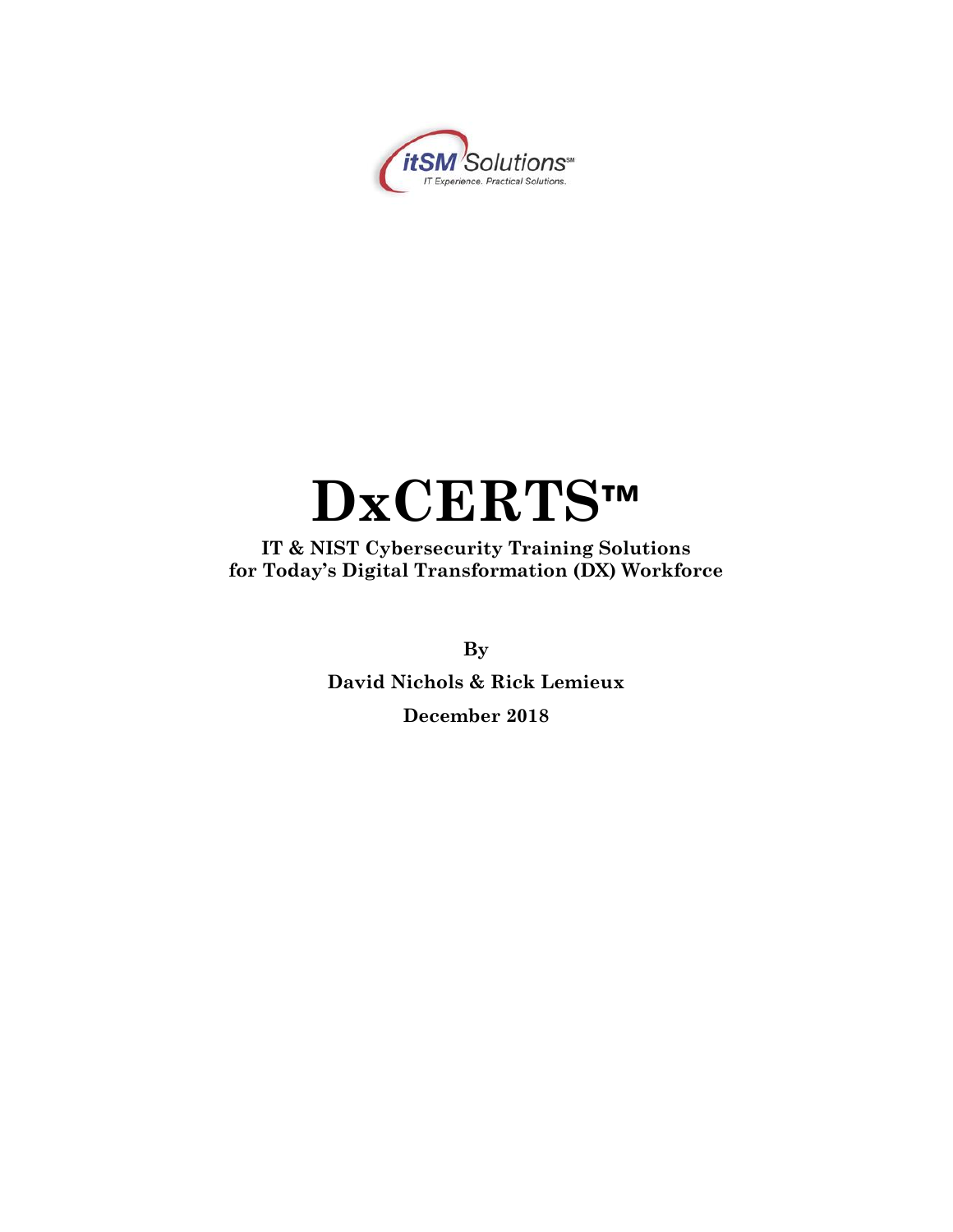## *Copyright and Trademark Notice*

Copyright  $\odot$  2018 it SM Publishing. it SM Solutions  $\odot$  is a Registered Trademark of it SM Solutions LLC. ITIL ® is a Registered Trademark, and a Registered Community Trademark of the Axelos, and is registered in the U.S. Patent and Trademark Office and is used here by itSM Solutions LLC under license from and with the permission of Axelos (Trademark License No. 0002). Other product names mentioned in this guide may be trademarks or registered trademarks of their respective companies.

## *Notice of Rights / Restricted Rights Legend*

All rights reserved. No title or ownership of this document, any portion thereof, or its contents is transferred. No part of this document may be reproduced, stored in a retrieval system, or transmitted in any form or by any means, electronic, mechanical, photocopying, recording, or otherwise without the prior written permission of itSM Solutions LLC. Reproduction prohibitions do not apply to this document when reproduced for noncommercial use, or to excerpts or quotes for use in reviews or attributed quotes in other works of any type as allowed for in copyright law. For additional information, please contact:

itSM Solutions LLC 742 Mink Ave #135 Murrells Inlet South Carolina, 29576 401-480-5872 Web http://www.itsmsolutions.com

## *Notice of Liability*

This guide is distributed "As Is," without warranty of any kind, either express or implied, respecting the content of this guide, including but not limited to implied warranties for the guide's quality, performance, merchantability, or fitness for any particular purpose. Neither the authors, nor itSM Solutions LLC, its dealers or distributors shall be liable with respect to any liability, loss or damage caused or alleged to have been caused directly or indirectly by the contents of this whitepaper.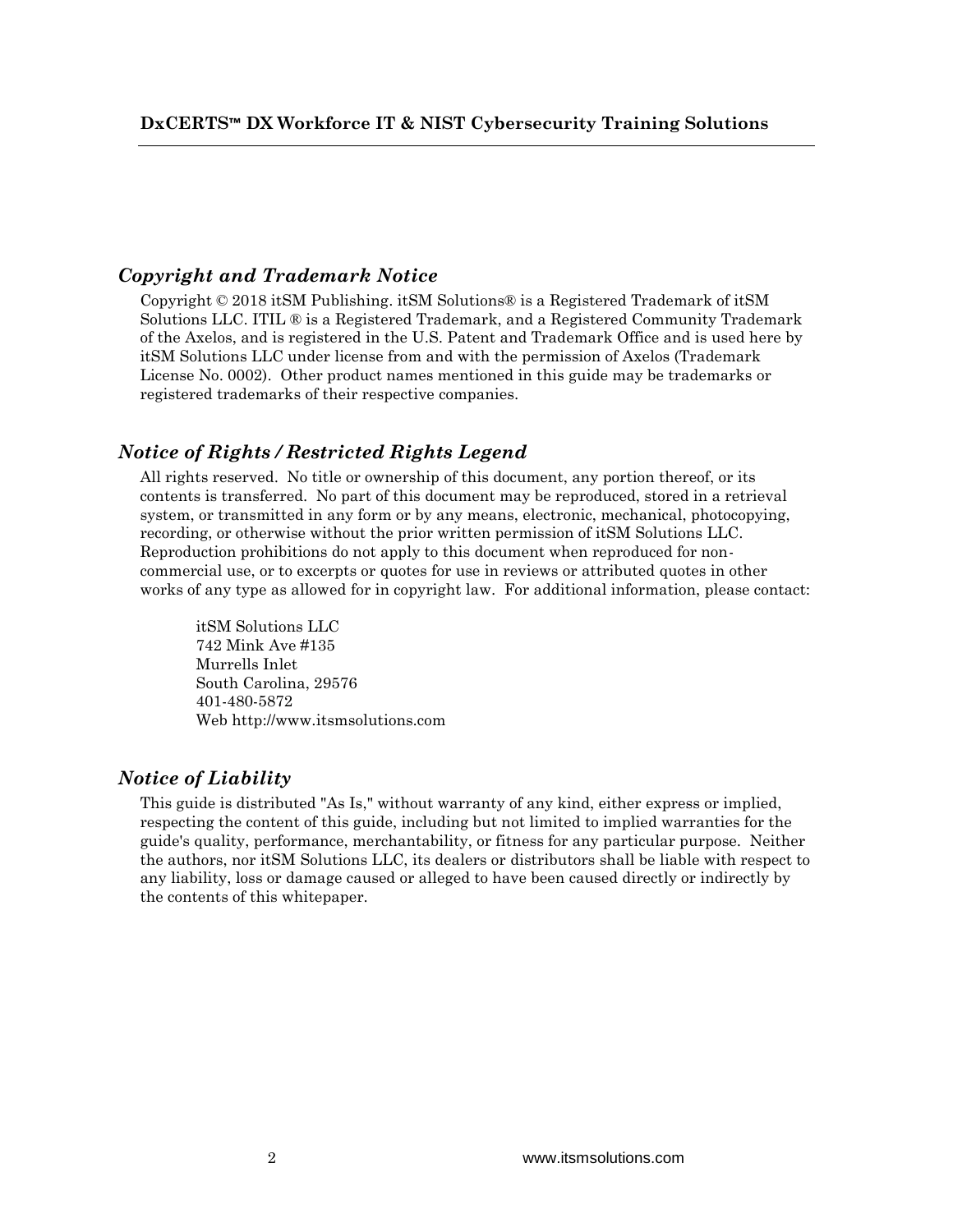## *Digital Transformation (DX) IT Workforce*

Three things are certain in today's business world: first, **digital services** are now at the center of all businesses; second, business is a moving target and third businesses are under attack from those trying to steal the critical information companies rely on for daily business operations and revenue generation.

The demand for a proactive, collaborative and balanced approach for managing, securing and improving digital services across stakeholders, supply chains, functions, markets, and geographies has never been greater.

To support this new digital service business model, enterprises must train its IT workforce with the best practice knowledge, skills and capabilities to stabilize, optimize, secure and improve an enterprise digital service portfolio.

## *DX Enterprise Operating Model*

Before an enterprise can operate as a digital enterprise, it must demonstrate three main characteristics; an unambiguous understanding of their customer's need, repeatable processes to ensure consistency of execution, and the ability to innovate in a structured manner.

To achieve an unambiguous understanding of the customer's needs, enterprises must, in a structured repeatable manner, define and categorize the enterprise process, technology and capability requirements. The next step is to compare these requirements to the existing environment to understand what it will take to achieve and manage the required capability. The provider must do this in the context of governance based on enterprise goals and achievement measured against expected outcomes.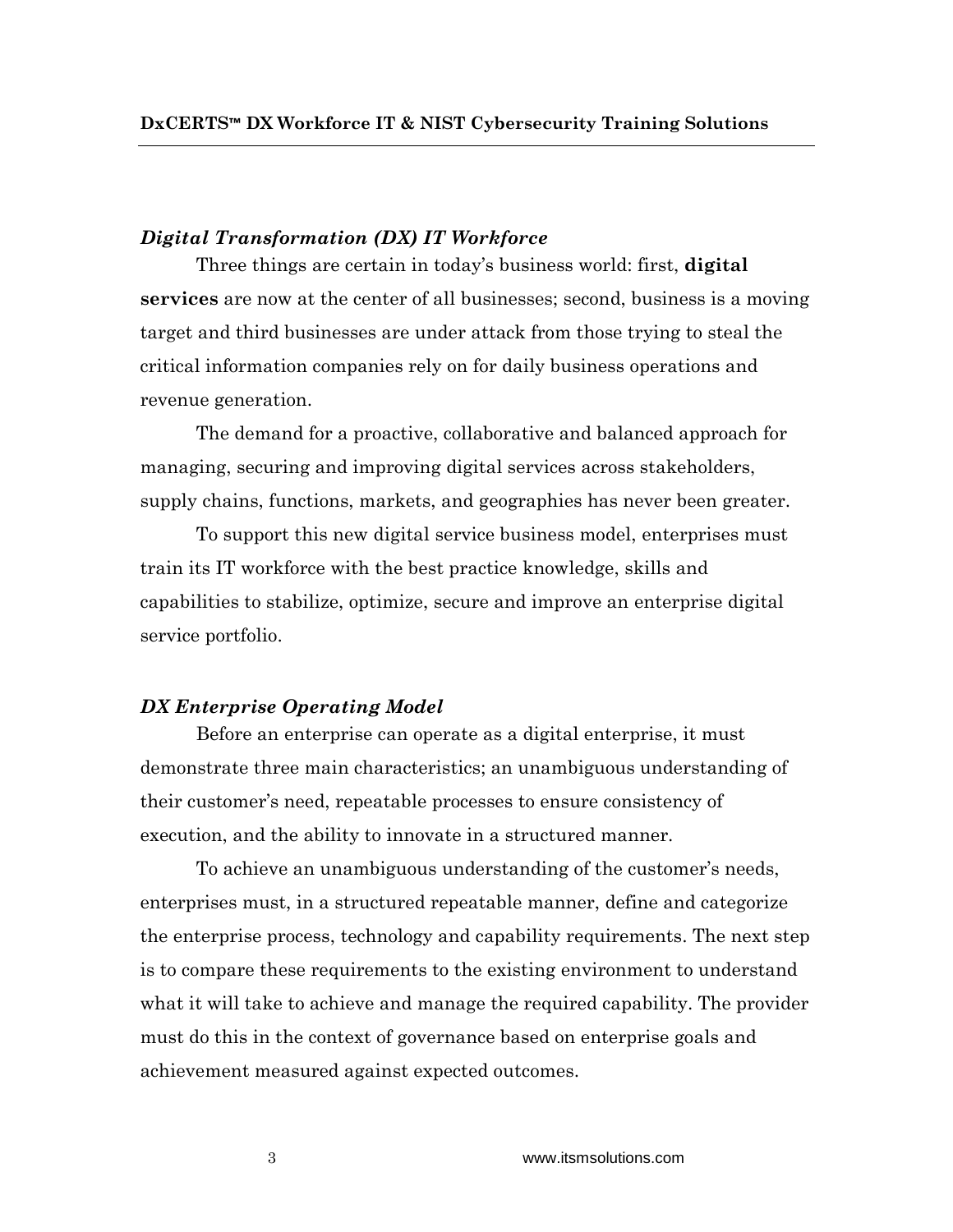Repeatable processes are required to ensure consistency of execution. This is critical because day-to-day business processes rely so much on embedded technology that failure to execute consistently directly impacts the enterprise's ability to deliver its products or services.

Finally, the enterprise must develop a utility grade delivery platform and practice management model that supports emerging utility-based architectures and applications such as Real Time Infrastructure (RTI), Service Oriented Architecture (SOA) and Software as a Service (SaaS). The delivery platform provides the portal through which the enterprise receives its business enabling technology. The enterprise brokers those services irrespective of their source, internal or external. Therefore, the enterprise can deliver utility grade, business-aligned services as needed, and manage technology investments and innovation in a structured manner.

Underpinning all of this is the need for a model that helps identify what services need to be sourced internally and what services can be sourced externally. This model will provide the guidance the enterprise needs to classify the services and processes that are critical to quality service delivery and differentiation in the marketplace. The internally sourced services are prime candidates for investment, as they are critical to the success of the business. The business may source other activities according to the capability of the enterprise using established sourcing policies and guidelines such as Carnegie-Mellon's eSCM capability model.

## *DX IT & Cybersecurity Workforce – 2000 to 2018*

To support its new digital service business model, enterprises used a series of certification training programs from Microsoft, CompTIA, ISC2 and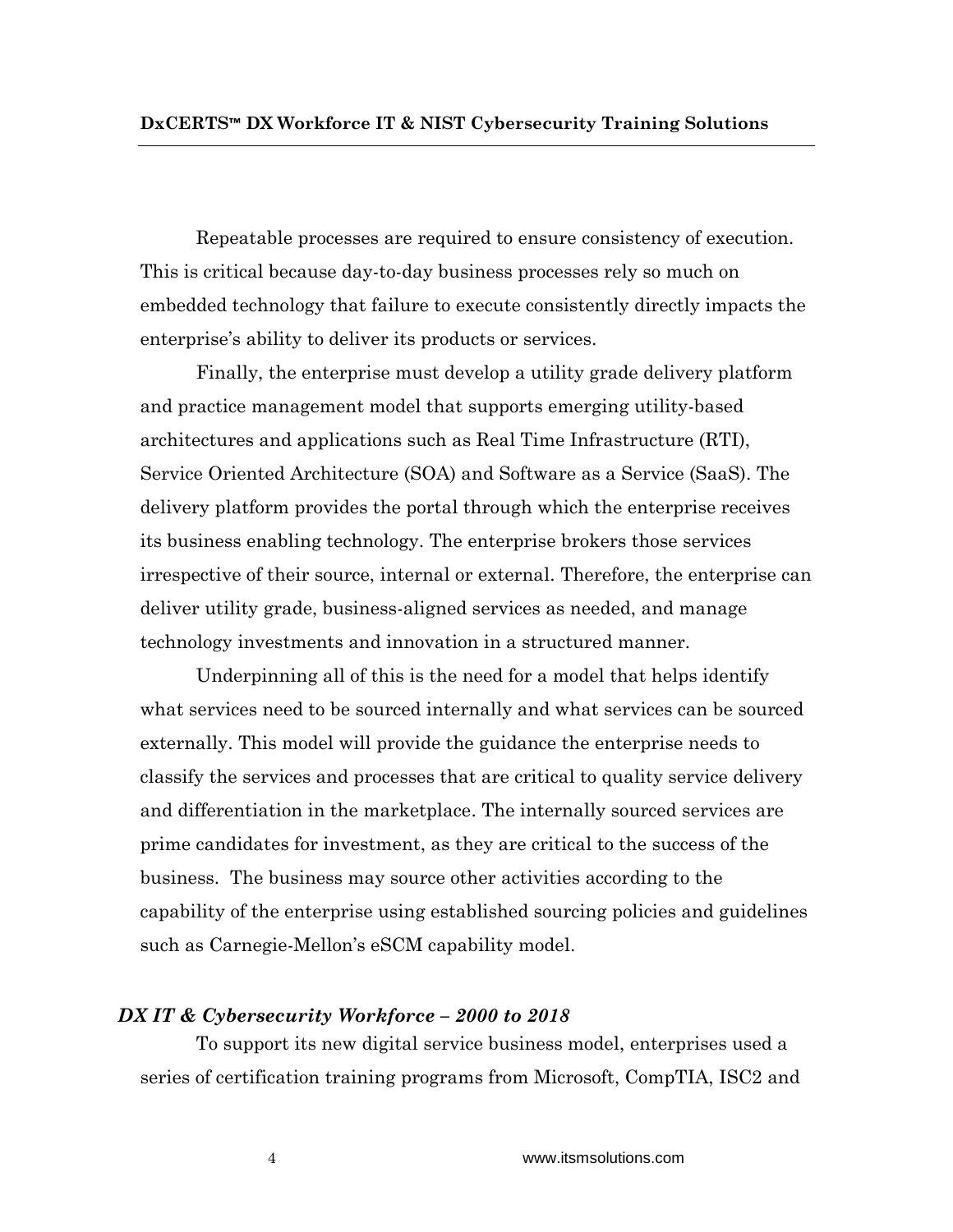others to train its IT workforce on how to operationalize, manage and secure access to an enterprise digital service portfolio. At that time, enterprises also began training its organization to operationalize service management frameworks from Axelos, ISACA and others in order to stabilize, optimize and continually improve the cost, quality and compliance of its digital service portfolio. These frameworks included:

**ITIL® Service Management Framework** provides guidance and training's on how digital enterprises can proactively manage and improve a cyber service portfolio in terms of agility, development, operations, cost, quality and compliance.

**COBIT Governance Framework** provides guidance and training's on how digital enterprises can proactively manage and improve a cyber service portfolio in terms of risk policies and controls.

**ISO/IEC 20000 Service Management Framework** provides guidance and training's for service provider to plan, establish, implement, operate, monitor, review, maintain and improve a Service Management System (SMS). The requirements include the design, transition, delivery and improvement of services to fulfill agreed service requirements. (Coming Soon).

**PMI PMBOK Framework & PRINCE 2® Project Management**  provide guidance and training's on how digital enterprises can improve the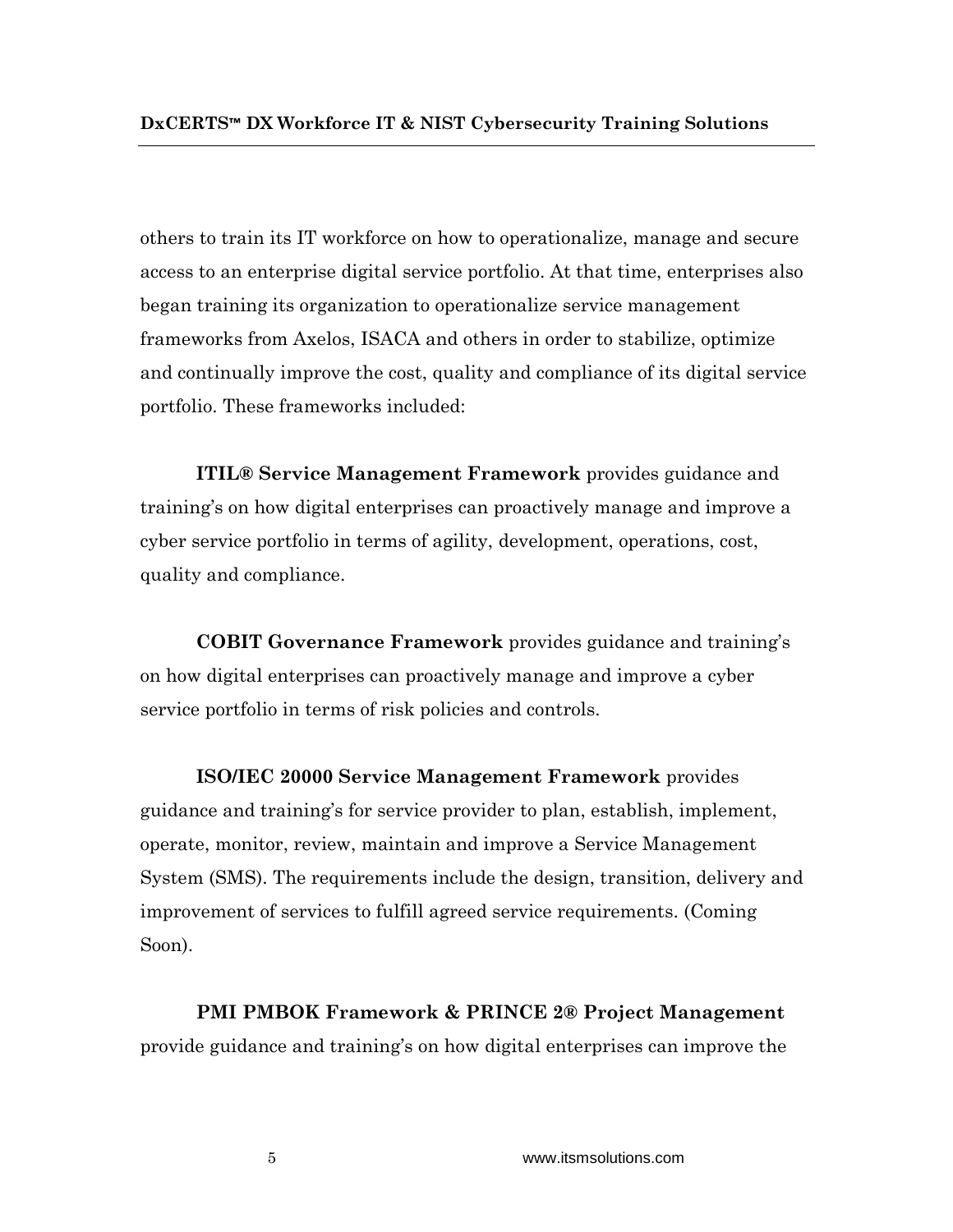success of its cyber service projects by using knowledge and techniques that result in desired business outcomes.

## *IT & Cybersecurity Workforce – 2019*

Today, due to the ever changing threat landscape created by mobile computing, Cloud, the Internet of Things (IoT) and a very sophisticated network of threat actors (i.e., the bad guys) enterprises now need expand its IT workforce development program to include frameworks from the **National Institute of Standards and Technologies (NIST), the National Institute of Cybersecurity Education (NICE)** and others that teach the knowledge, skills and abilities that help enterprises Identify, Protect, Detect, Respond and Recover from cyber attacks. These frameworks include:

**NIST Cyber Security Framework** provides guidance and training's on how enterprises can proactively manage and improve its cybersecurity risk by operationalizing the controls (Center for Internet Security) and management systems (ISO 27001, NIST 800-53 etc.) outlined in the framework.

**NICE Cybersecurity Workforce Framework** provides guidance and training's on how enterprises can proactively manage and improve its Cybersecurity and IT workforce by following the guidance outlined in the framework.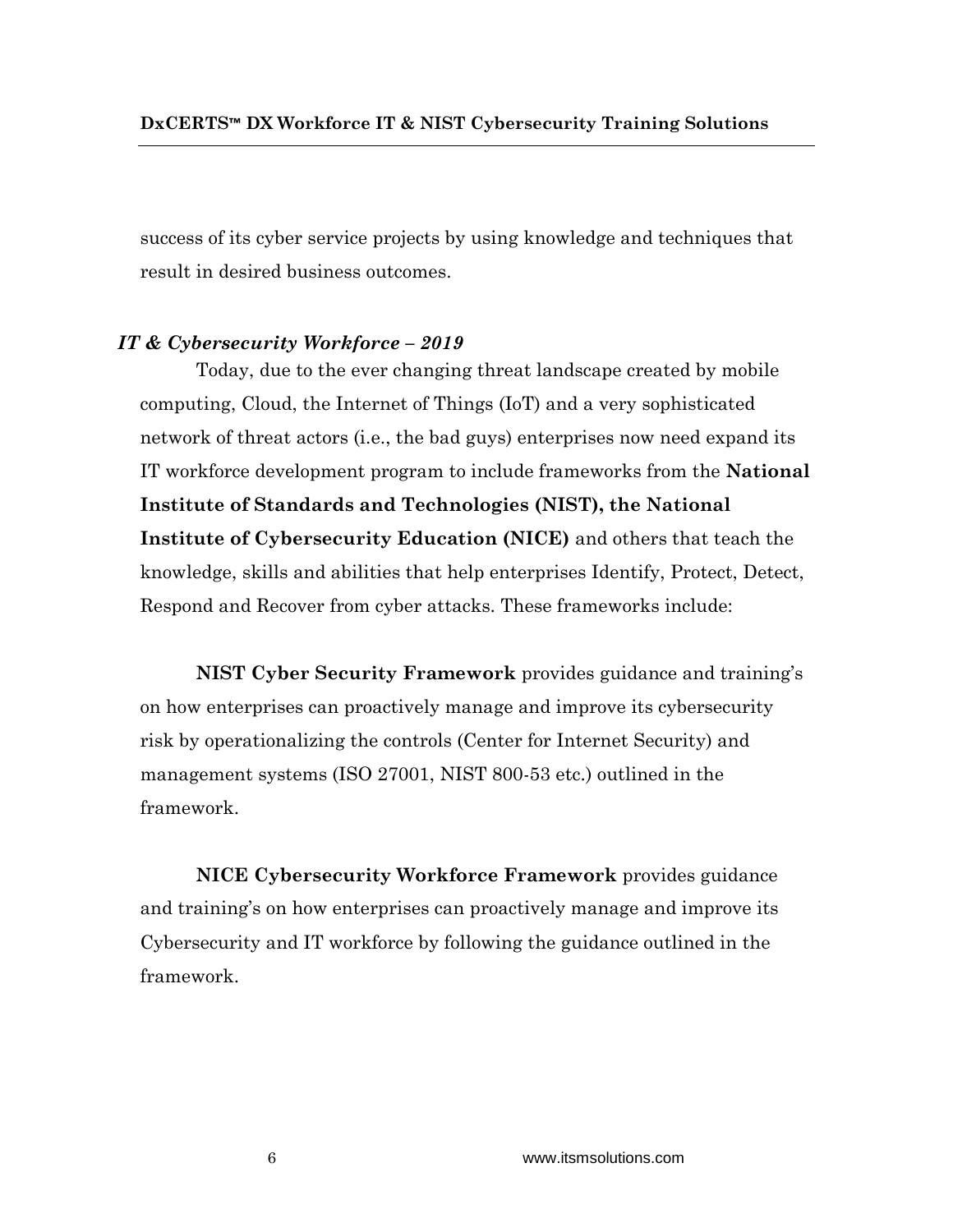**RESILIA™ Cyber Resilience Framework** provides guidance and training's on how digital enterprises can proactively manage and improve a cyber service portfolio in terms of business resiliency and recovery.

**Digital Enterprise Readiness Framework** provides guidance and training's on how digital enterprises can manage and improve a cyber business in terms of operational sustainability, organizational agility, strategic agility, and operating within a disruptive culture.

**Cloud Security Alliance Framework** provides guidance on how digital enterprises can adopt the cloud paradigm safely and securely.

**Software & Application Testing Methodology** provides guidance and training's on how digital enterprises can make software systems and applications safer regardless of their operating environment (web, IoT, Cloud)

**DEVOPS & DEVSECOPS framework's** provides guidance and trainings on how to automate the processes between software development and IT teams, in order that they can build, test, and release secure software faster and more reliably.

**FAIR Value at Risk (VaR) Framework** provides guidance and trainings on a best practice approach to measure, manage and report on information risk from the business perspective.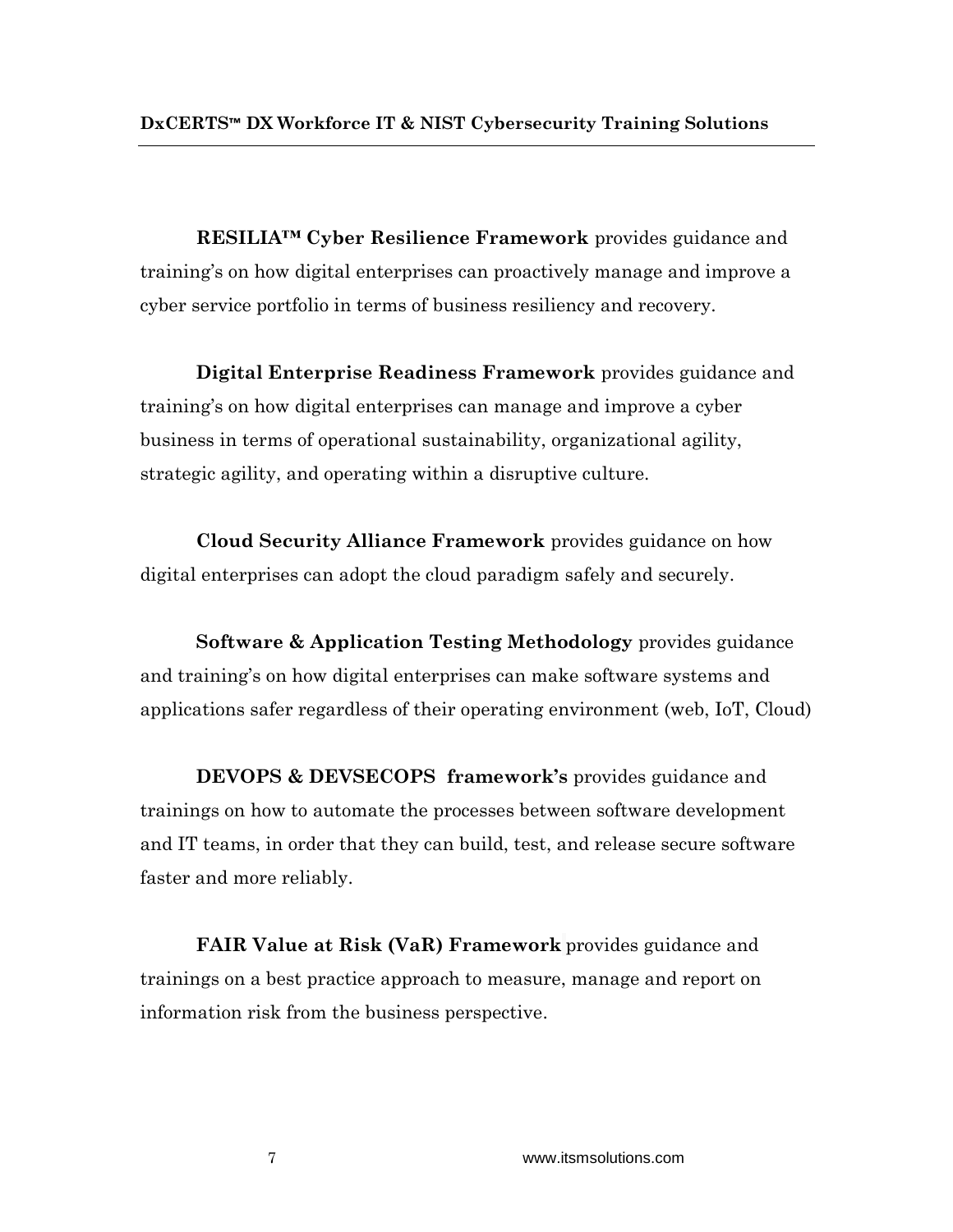# *DxCERTS™ - IT & NIST Cybersecurity Training Solutions*

DxCERTS is a training program designed to create an IT workforce capable of designing, securing, supporting and continually improving an enterprise digital services program. A listing of the initial programs can be found below.

| DxCERTS™ IT Service & Cybersecurity Management Training |                                 |                             |                               | DxCERTS™ IT & Development Training |                |                         | <b>DxCERTS™ Business Skills Training</b> |                                |
|---------------------------------------------------------|---------------------------------|-----------------------------|-------------------------------|------------------------------------|----------------|-------------------------|------------------------------------------|--------------------------------|
| <b>IT Service</b><br>Management                         | <b>IT Project</b><br>Management | Cybersecurity<br>Management | <b>IT Cloud</b><br>Management | Software<br>Programming Networking | $_{\rm{IT}}$   | Information<br>Security | <b>Microsoft Office</b><br><b>Skills</b> | <b>General Business Skills</b> |
| 27 Courses                                              | <b>17 Courses</b>               | <b>15 Courses</b>           | <b>11 Courses</b>             | 24 Courses                         | 45 Courses     | <b>30 Courses</b>       | <b>68 Courses</b>                        | <b>31 Courses</b>              |
| <b>ITILV3</b>                                           | PMI                             | NIST CSF                    | <b>AZURE</b>                  | $C+$                               | Microsoft      | ISC <sub>2</sub>        | O365 END USER                            | <b>HR</b>                      |
| <b>ITILV4</b>                                           | PRINCE2                         | NIST 800-171                | AWS                           | $C++$                              | Cisco          | <b>ISACA</b>            | 0365 ADMIN                               | LEGAL                          |
| <b>RESILIA</b>                                          | AGILE                           | COBIT                       | COMPTIA                       | <b>JAVA</b>                        | <b>COMPTIA</b> | <b>COMPTIA</b>          | <b>0365 SHAREPOINT</b>                   | <b>ACCOUNTING</b>              |
| COBIT                                                   | <b>SCRUM</b>                    | ISO27001                    | SHAREPOINT                    | <b>PYTHON</b>                      | VMware         | MILE <sub>2</sub>       | O365 WEB APPS                            | <b>CYBERSECURITY</b>           |
| ISO20000                                                |                                 | <b>InT</b>                  | <b>SQL SERVER</b>             | <b>RUBY</b>                        |                |                         | <b>WORD</b>                              | SOCIAL MEDIA                   |
| <b>DEVOPS</b>                                           |                                 | <b>FAIR VaR</b>             | <b>CLOUD SECURITY</b>         | <b>HADOOP</b>                      |                |                         | <b>EXCEL</b>                             | <b>COMMUNICATIONS</b>          |
| <b>DIGITAL READINESS</b>                                |                                 | <b>DEVSECOPS</b>            |                               | <b>PERL</b>                        |                |                         | <b>POWERPOINT</b>                        | <b>COMPUTERS</b>               |
| AGILEshift                                              |                                 | <b>SECURE CODING</b>        |                               | ANGULAR 5                          |                |                         | OUTLOOK                                  | <b>INTERNET</b>                |
| <b>SAFe</b>                                             |                                 |                             |                               | ASP.NET                            |                |                         | <b>ACCESS</b>                            | SHAREPOINT                     |
|                                                         |                                 |                             |                               | <b>SQL 2014</b>                    |                |                         | PROJECT                                  | PROJECT MGMT.                  |
|                                                         |                                 |                             |                               | <b>RESTFUL</b>                     |                |                         | <b>LYNX</b>                              |                                |
|                                                         |                                 |                             |                               | <b>SELENIUM</b>                    |                |                         | <b>DATA ANALYSIS</b>                     |                                |
|                                                         |                                 |                             |                               | <b>BOOT STRAP</b>                  |                |                         |                                          |                                |
|                                                         |                                 |                             |                               |                                    |                |                         |                                          |                                |
|                                                         |                                 |                             |                               |                                    |                |                         |                                          |                                |
|                                                         |                                 |                             |                               |                                    |                |                         |                                          |                                |

Note: Items in RED are in the planning or development stage

# *DxCERTS™ Enterprise Training Program*

Listed below is a five-phase approach to teaching the knowledge, skills and capabilities to manage the quality and security of a digital enterprise service portfolio.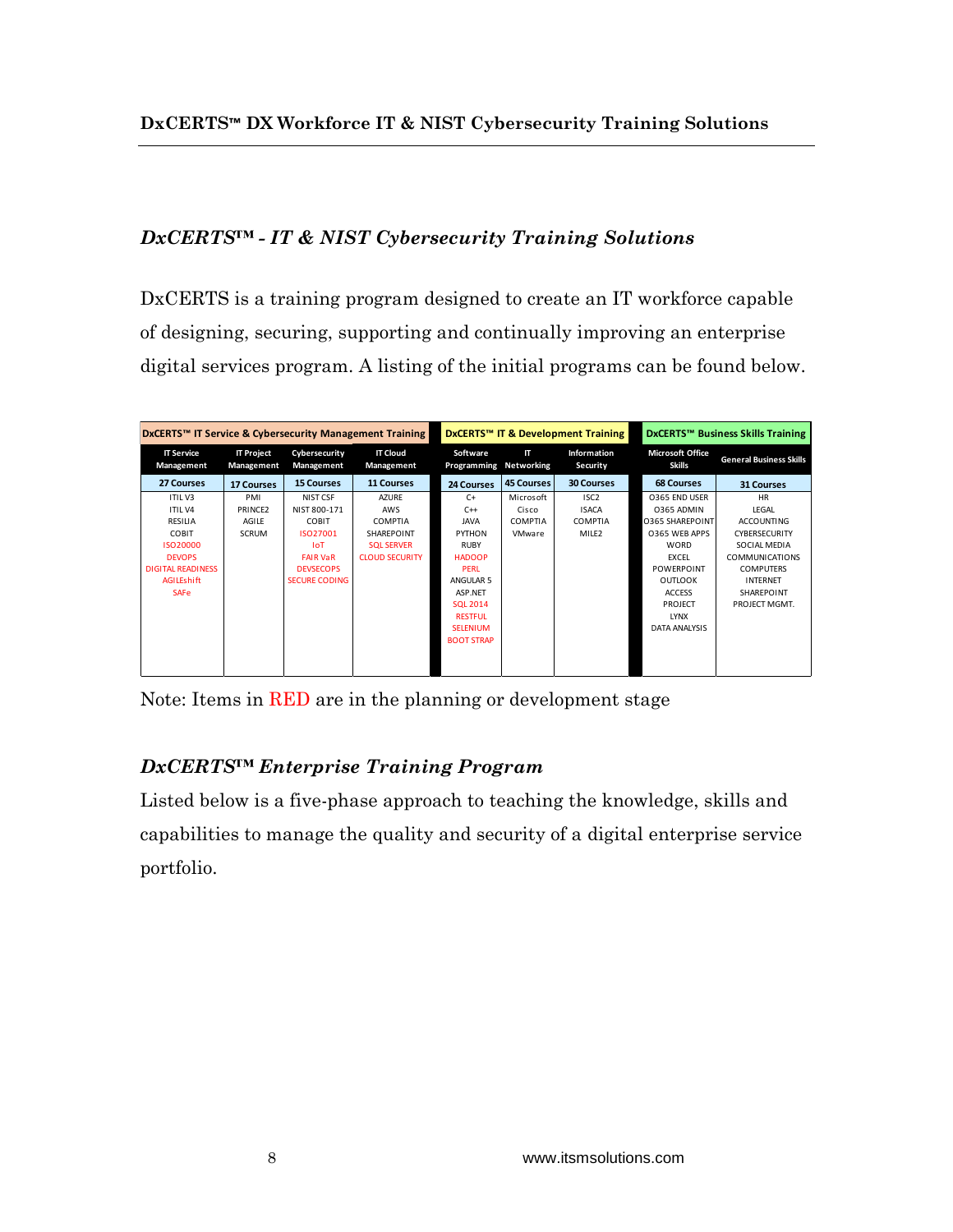| <b>Organization Role</b>                                                            | <b>Objective</b>                                                                                             | <b>Training Programs</b>                                                        |  |  |  |
|-------------------------------------------------------------------------------------|--------------------------------------------------------------------------------------------------------------|---------------------------------------------------------------------------------|--|--|--|
| CEO, CFO, CIO, CISO CRO,<br>CCO, PMO Director, SMO<br>Director, Governance Director | To help the executive<br>team understand the<br>benefits associated<br>with operationalizing a<br>DX program | DX Executive Overview<br>DX Executive Simulations<br>Digital Readiness Training |  |  |  |

## *Phase 1 – Executive Team Training*

**DxCERTS™** executive training and simulation services are designed to

help the executive team to:

- **Understand** the benefits of adopting an Dx program
- **Understand** the value of Digital Readiness
- **Secure** funding for the Dx program
- **Select** a leadership team to drive the Dx program

# *Phase 2 – Program Leadership Team Training*

| <b>Organization Role</b>                                                                                     | <b>Objective</b>                                                                                    | <b>Training Programs</b>                                                                                                                                                                                                                                                                      |
|--------------------------------------------------------------------------------------------------------------|-----------------------------------------------------------------------------------------------------|-----------------------------------------------------------------------------------------------------------------------------------------------------------------------------------------------------------------------------------------------------------------------------------------------|
| Practice Owners, Service<br>Owners, Change Mgrs.<br>Operation Mgrs.<br>CSI Mgrs.<br><b>Business Analysts</b> | To help the leadership team acquire<br>the knowledge and skills to develop<br>an actionable DX plan | DX Assessment Training<br><b>NCSF Assessment Training</b><br>Digital Readiness Training<br>Planning to Change Workshop<br>Internet of Things Training<br><b>ITIL® Training</b><br><b>RESILIA Training</b><br>Prince 2 Training<br><b>NIST Cybersecurity Training</b><br><b>DX Simulations</b> |

**DxCERTS™** leadership training and simulation services are designed to help the leadership team acquire a systemic structure for thinking and planning and the skills to: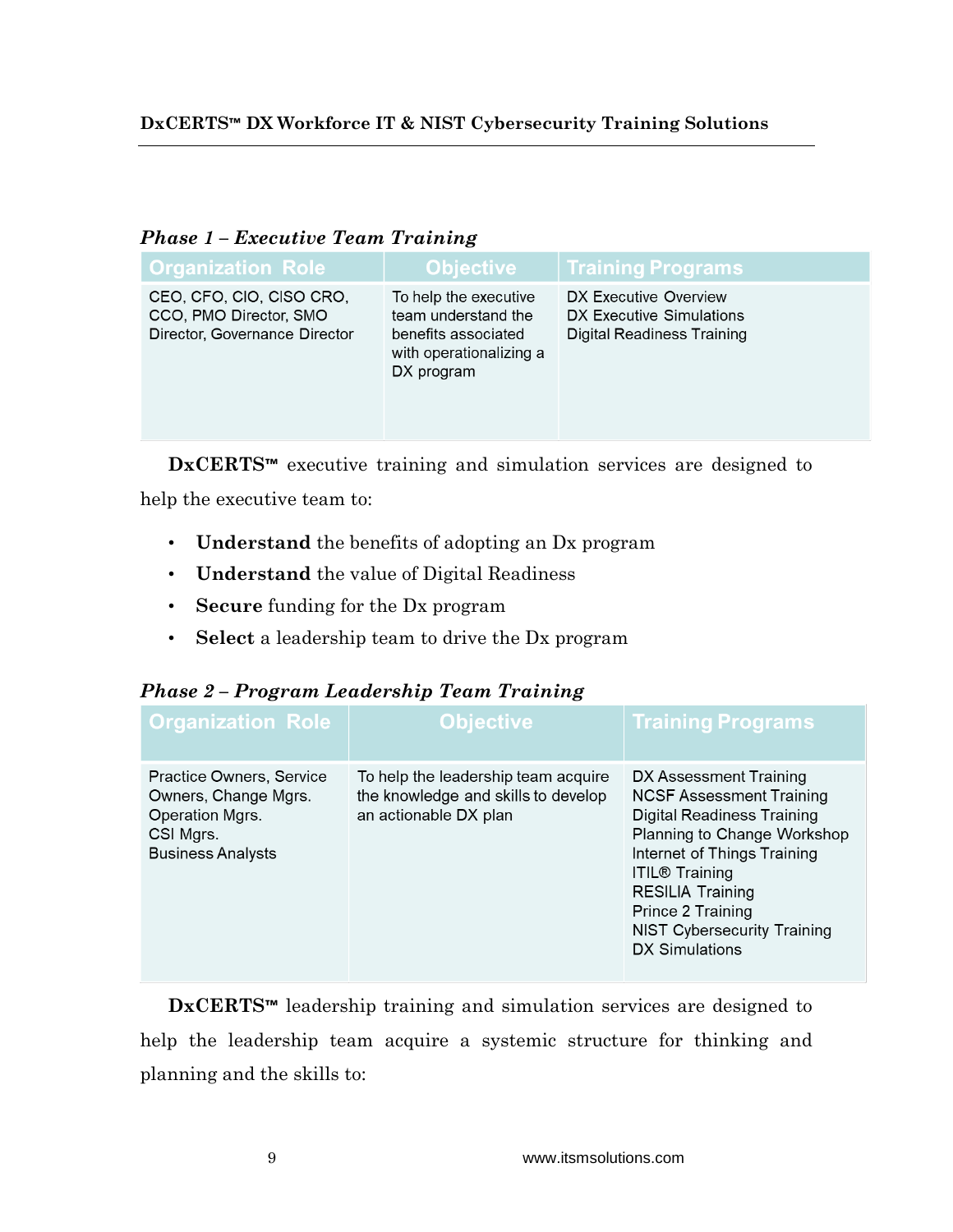- **Become** thought leaders for the Dx program
- **Understand** the value of Digital Readiness
- **Perform the Assessment** to identify and document DX GAPS
- **Organize and Condition** the enterprise for Dx

# *Phase 3 – Enterprise Awareness & Readiness Training*

| <b>Organization Role</b>                                                      | <b>Objective</b>                                                                                                   | <b>Training Program</b>                                      |
|-------------------------------------------------------------------------------|--------------------------------------------------------------------------------------------------------------------|--------------------------------------------------------------|
| All IT staff, senior<br>leadership, stakeholders<br>and supply chain partners | To help condition the enterprise for<br>DX change through a series of online<br>awareness and simulation trainings | DX Awareness<br>DX Simulations<br>Digital Readiness Training |
|                                                                               |                                                                                                                    |                                                              |

**DxCERTS™** enterprise training and simulation services enable the enterprise business stakeholders and supply chain partners to:

- **Understand** the Dx program and its value to the organization in terms of improving the quality, risk and security of an enterprise digital service portfolio
- **Understand** the value of Digital Readiness

| <b>Organization Role</b>                                                                                                                                                                                                                                                          | <b>Objective</b>                                                                                                                   | <b>Training Programs</b>                                                                                                                                                                                                                                                                                            |
|-----------------------------------------------------------------------------------------------------------------------------------------------------------------------------------------------------------------------------------------------------------------------------------|------------------------------------------------------------------------------------------------------------------------------------|---------------------------------------------------------------------------------------------------------------------------------------------------------------------------------------------------------------------------------------------------------------------------------------------------------------------|
| 1st Line Mgrs.<br><b>Practice &amp; Service Owners</b><br>Architects & Strategists<br>Operation & System, Analysts<br><b>Business &amp; Quality Analysts</b><br>Program & Project Managers<br>Operation & Change Mgrs.<br>Service Level & CSI Mgrs.<br><b>Tool Administrators</b> | To provide the DX practitioners<br>the knowledge and skills to<br>plan, design, implement,<br>operate and improve a DX<br>program. | DX Training<br>NIST Cybersecurity Framework Training<br>NIST Cybersecurity Employee Training<br>NICE Cybersecurity Workforce Trainings<br>Internet of Things Training<br><b>ITIL Trainings</b><br><b>RESILIA Trainings</b><br>Prince 2 Trainings<br>ISO 27001 Training<br>Cobit Training<br>DX Simulation Trainings |

# *Phase 4 – Practitioner Training*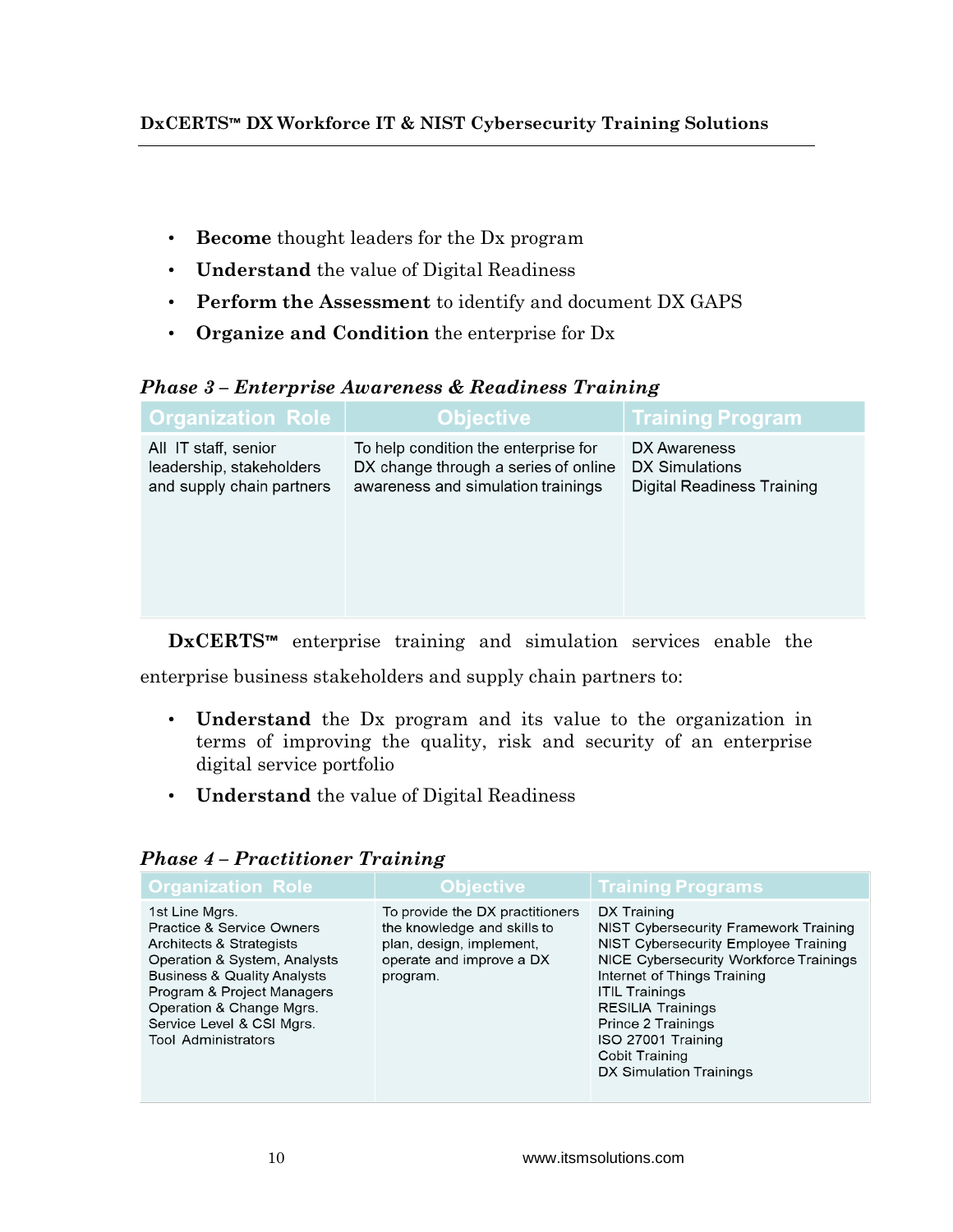**DxCERTS™** information technology training and simulation services will enable the IT organization to acquire the knowledge and skills to:

• **Plan, Design, Implement, Operate and Improve** a Dx program

| <b>Organization Role</b> | <b>Objective</b>                                                                                                                      | <b>Activities</b>                                                                                                                 |
|--------------------------|---------------------------------------------------------------------------------------------------------------------------------------|-----------------------------------------------------------------------------------------------------------------------------------|
| <b>HR</b> Manager        | To establish HR policies and<br>procedures for training new<br>employees and a career pathway for<br>existing employees practicing DX | Setup both eLearning and role-<br>based Blended Learning DX<br>best practice training solutions<br>for new and existing employees |

# *Phase 5 – HR Policy & Procedure Training*

**DxCERTS™** HR trainings help HR departments to:

- **Establish** policies and procedures for training new employees
- **Identify** career pathways for existing DX practitioners.

# *Summary*

Three things are certain: first, digital services are now at the center of most businesses; second, business is a moving target, third organizations are under attack from those trying to steal the information companies rely on for daily business operations.

The itSM Solutions DxCERTS™ training program enables organizations to create a workforce capable of engineering, securing, maintaining, and continually improving an enterprise digital service portfolio.